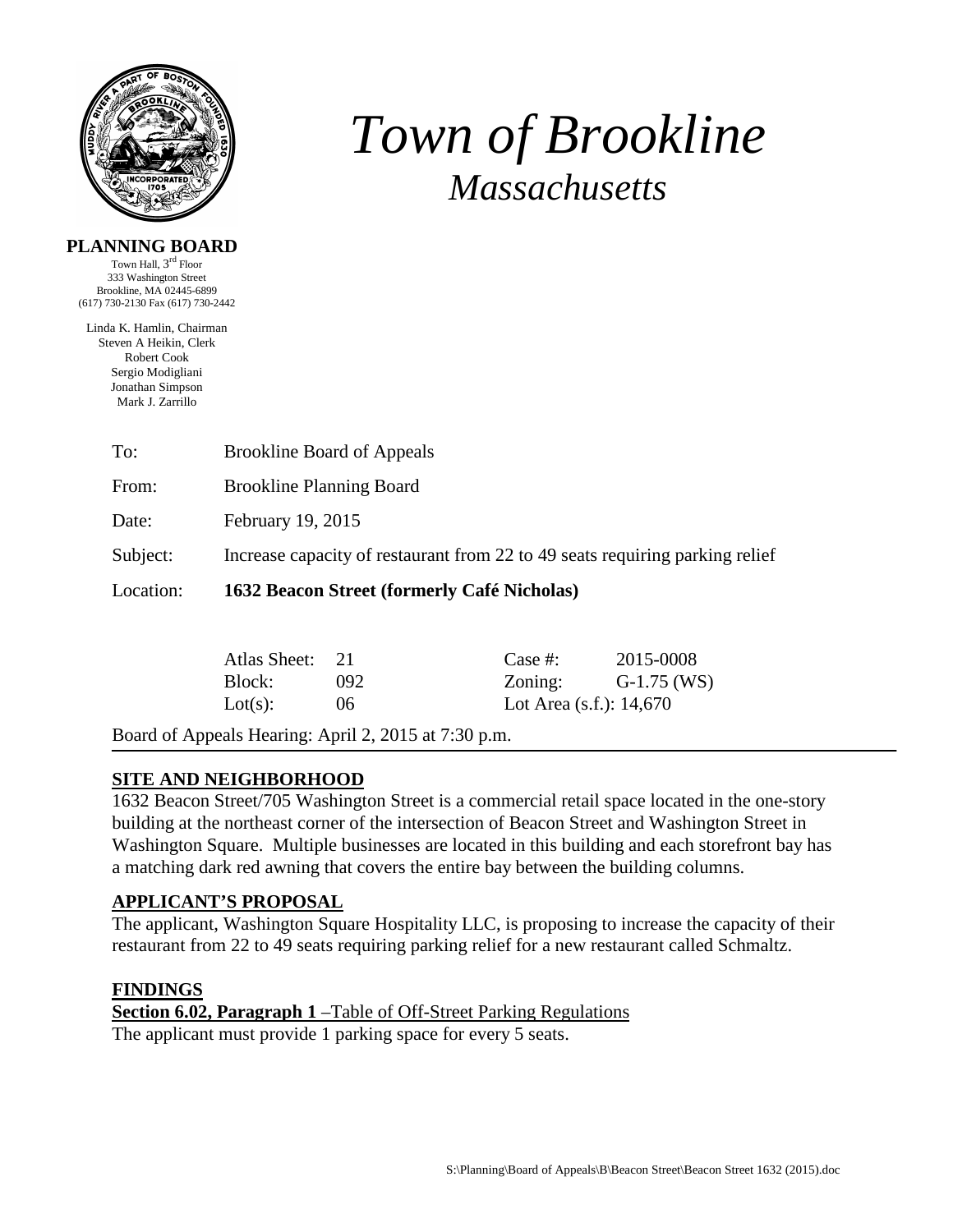### **Section 6.02.1.b** – Off-Street Parking Space Regulations

Where a change or expansion of a non-residential use in a business district is proposed primarily or entirely within an existing building, the Board of Appeals by special permit may waive up to 10 spaces, or up to 50% of the increase requirement, whichever is greater.

|                         | <b>Required</b> | <b>Proposed by special</b><br><u>permit</u> | <b>Relief</b>         |
|-------------------------|-----------------|---------------------------------------------|-----------------------|
| <b>Parking Required</b> | 5 additional    | 0 new spaces                                | <b>Special Permit</b> |

The applicant has 4 existing parking spaces at the rear of the building. Additional shared spaces are available; however, the applicant does not want to rely on their availability for customers given the number of metered parking spaces and proximity to the MBTA green line.

#### **PLANNING BOARD COMMENTS**

The Planning Board does not object to increasing the number of restaurant seats. The proposed hours of operation are such that a sufficient number of parking spaces will be available for restaurant staff and customers during all meal shifts. Additionally, many of the restaurants in Washington Square do not serve breakfast or lunch, while the other businesses that share the parking lot at the rear of the building do not have evening hours.

### **Therefore, the Planning Board recommends approval of increasing the number of seats from 22 to 49 subject to the following condition:**

- 1. Prior to the issuance of a building permit, the applicant shall submit final floor plans, subject to the review and approval of the Assistant Director of Regulatory Planning.
- 2. An MBTA pass subsidy program shall be offered to all employees.
- 3. Prior to the issuance of a building permit, the applicant shall submit to the Building Commissioner for review and approval for conformance to the Board of Appeals decision: 1) final floor plans signed by a registered architect; 2) evidence that the Board of Appeals decision has been recorded at the Registry of Deeds.

*apm*